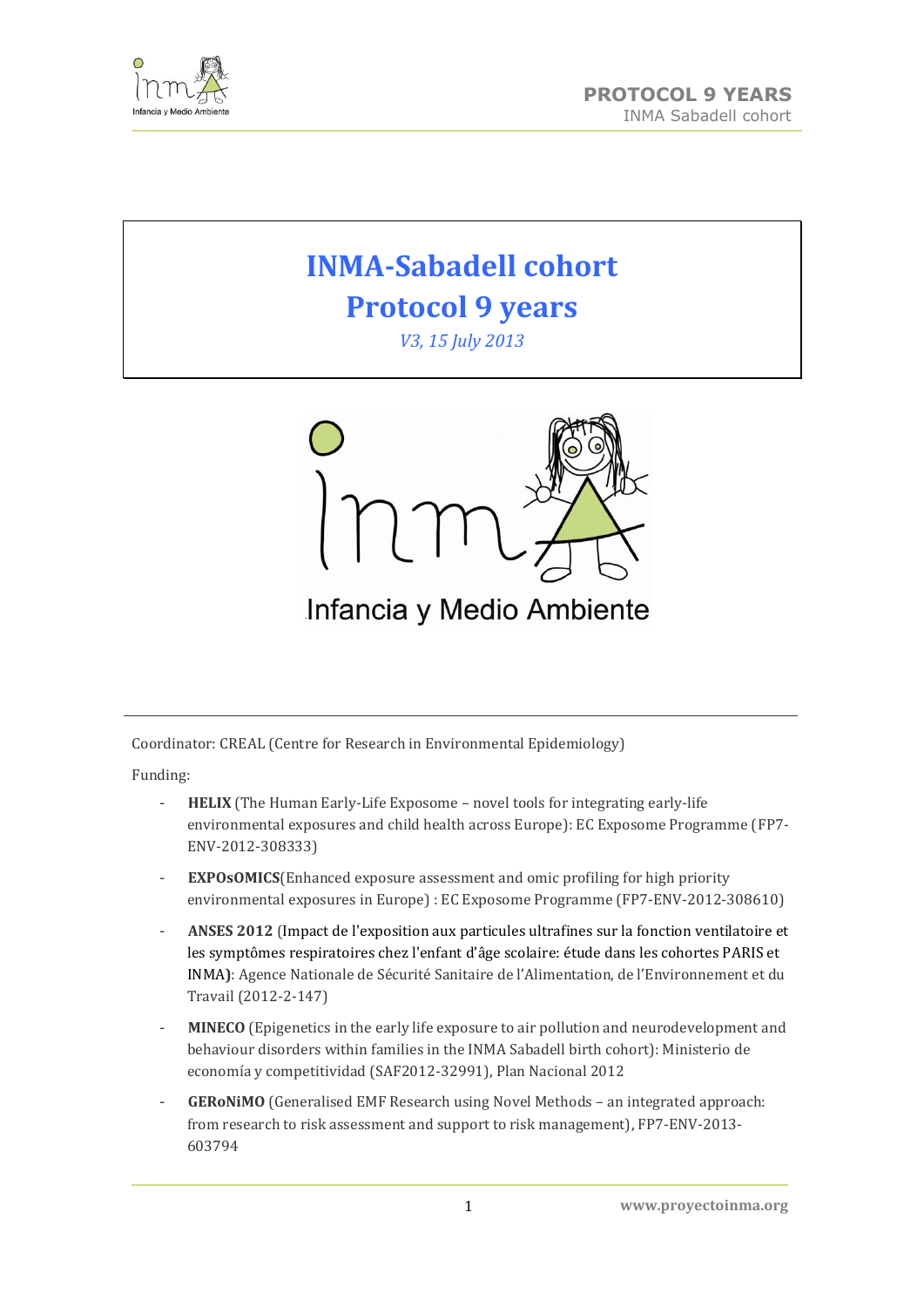

# **CREAL personal contacts of people involved in the INMA-Sabadell 9-years**

|                      | $\frac{1}{2}$               |                               |                           |  |  |  |  |
|----------------------|-----------------------------|-------------------------------|---------------------------|--|--|--|--|
| Investigator         | Task                        | Specific task                 | e-mail                    |  |  |  |  |
| Jordi Sunyer         | PI INMA-Sabadell            | Coordination                  | jsunyer@creal.cat         |  |  |  |  |
| Martine Vrijheid     | <b>HELIX</b> coordinator    | Coordination                  | myrijheid@creal.cat       |  |  |  |  |
| Manolis              | <b>EXPOSOMICS</b>           | Coordination                  | kogevinas@creal.cat       |  |  |  |  |
| Kogevinas            | coordinator                 |                               |                           |  |  |  |  |
| Mark                 | <b>EXPOSOMICS</b>           | Coordination                  | mnieuwenhuijsen@creal.cat |  |  |  |  |
| Nieuwenhuijsen       | coordinator                 |                               |                           |  |  |  |  |
| Susana Gros          | <b>INMA Project manager</b> | Coordination                  | sgros@creal.cat           |  |  |  |  |
| Jordi Júlvez         | Coordinator INMA-           | Fieldwork coordination -      | jjulvez@creal.cat         |  |  |  |  |
|                      | Sabadell                    | Subcohort A                   |                           |  |  |  |  |
| <b>Maribel Casas</b> | <b>HELIX Children Panel</b> | Fieldwork coordination -      | mcasas@creal.cat          |  |  |  |  |
|                      | Study coordinator           | Subcohort B and C             |                           |  |  |  |  |
|                      |                             | Biobank INMA-Sabadell         |                           |  |  |  |  |
| Laia Font            | <b>EXPOSOMICS</b>           | Fieldwork coordination -      | lfont@creal.cat           |  |  |  |  |
|                      | fieldwork coordinator       | Subcohort B and C             |                           |  |  |  |  |
| Oliver Robinson      | <b>HELIX</b> subcohort      | Fieldwork coordination -      | orobinson@creal.cat       |  |  |  |  |
|                      | coordinator                 | Subcohort A                   |                           |  |  |  |  |
| Silvia Fochs         | Nurse INMA-Sabadell         | Clinical examination          | sfochs@creal.cat          |  |  |  |  |
|                      |                             | Samples collection            |                           |  |  |  |  |
| Nuria Pey            | Nurse INMA-Sabadell         | Clinical examination          | npey@creal.cat            |  |  |  |  |
|                      |                             | Samples collection            |                           |  |  |  |  |
| Muriel Ferrer        | Psychologist                | Neurodevelopment assessment   | mferrer2@creal.cat        |  |  |  |  |
| Pau Pañella          | Technician INMA-            | Fieldwork – Subcohort B and C | <b>Start in October</b>   |  |  |  |  |
|                      | Sabadell                    |                               |                           |  |  |  |  |
| Cecilia              | Technician INMA-            | Samples storage               | mpersavento@creal.cat     |  |  |  |  |
| Persavento           | Sabadell                    | Biobank INMA-Sabadell         |                           |  |  |  |  |
| David Donaire        | Personal exposure           | Smartphones, UVR, and ar      | ddonaire@creal.cat        |  |  |  |  |
|                      | monitoring                  | pollution sensors coordinator |                           |  |  |  |  |
|                      | coordinator                 |                               |                           |  |  |  |  |
| Montserrat de        | GIS technician              | GIS data                      | mdecastro@creal.cat       |  |  |  |  |
| Castro               |                             |                               |                           |  |  |  |  |

## **Abbreviations**

| <b>CAP</b>   | <b>Primary Care Center</b>                        |
|--------------|---------------------------------------------------|
| <b>CBCL</b>  | Child Behaviour Check List                        |
| <b>CREAL</b> | Centre for Research in Environmental Epidemiology |
| <b>DDE</b>   | Dichlorodiphenyldichloroethylene                  |
| GIS          | <b>Geographical Information System</b>            |
| <b>HCB</b>   | Hexachlorobenzene                                 |
| Hg           | Mercury                                           |
| <b>INMA</b>  | Environment and Childhood                         |
| 0P           | Organophosphates pesticides                       |
| miRNA        | microRNA                                          |
| <b>PBDE</b>  | Polybrominated diphenyl ethers                    |
| <b>PCB</b>   | Polychlorinated biphenyl                          |
| <b>PFAS</b>  | Perfluoroalkyl sulfonates                         |
| <b>UVR</b>   | Ultraviolet radiation                             |
| <b>VOCs</b>  | Volatile Organic Compounds                        |
|              |                                                   |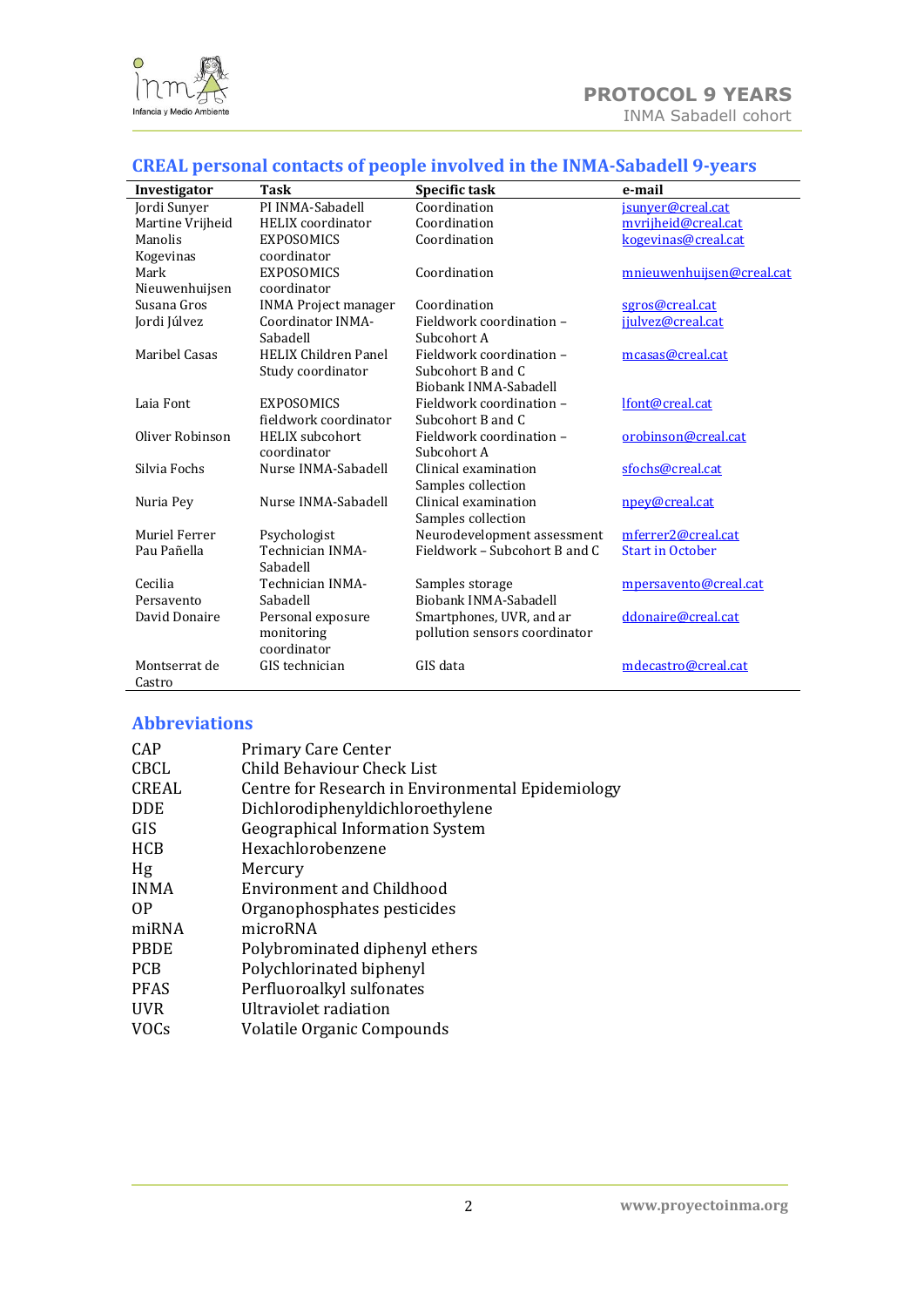

## **Content**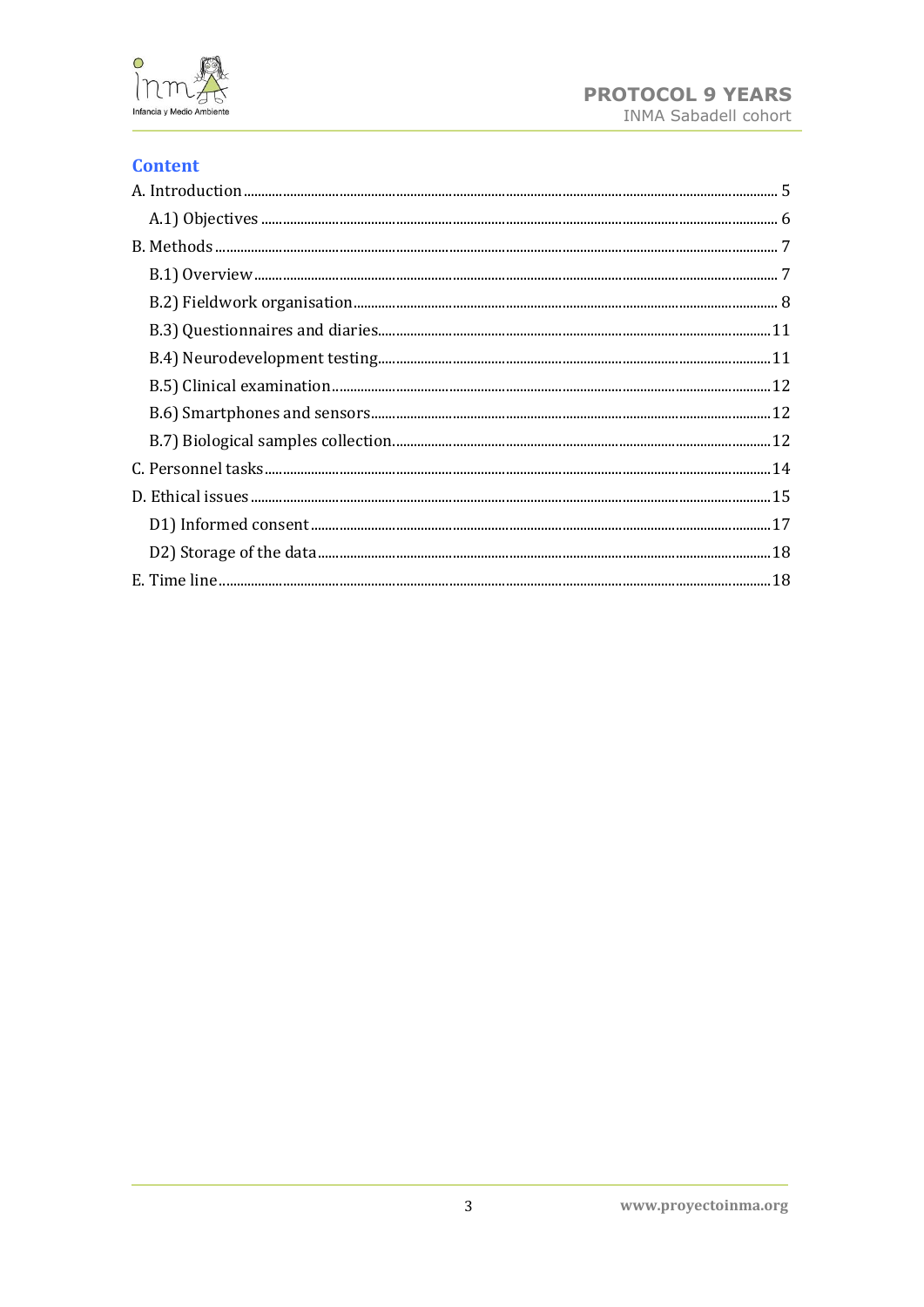

## **Appendix**

## - **Annex 1: Protocol INMA Sabadell - Subcohort A**

- Annex 1.1: Instructions for families
- Annex 1.2: Consent forms
- Annex 1.3: HELIX Questionnaire
- Annex 1.4: Child Behaviour Checklist
- Annex 1.5: Address history questionnaire
- Annex 1.6: (Conners CRS-R short form)
- Annex 1.7: SOP Anthropometry
- Annex 1.8: SOP Bioimpedence
- Annex 1.9: SOP for blood pressure measurement
- Annex 1.10: SOP Fractional exhaled NO
- Annex 1.11: SOP Spirometry
	- Annex 1.12: Clinical Examination Data Sheet

## - **Annex 2: Protocol INMA Sabadell - Subcohort B**

- Annex 2.1: Handout Monitoring Days
- Annex 2.2: Consent forms
- Annex 2.3: Incidence sheet

## - **Annex 3: Protocol INMA Sabadell - Subcohort C**

- Annex 3.1: Handout Monitoring Week 1st period
- Annex 3.2: Handout Monitoring Week 2nd period
- Annex 3.3: Consent forms
- Annex 3.4: Personal UVR Dosimeter
- Annex 3.5: Short questionnaire on recent exposures
- Annex 3.6: Incidence sheet
- Annex 3.7: Home/Street characterization form
- Annex 3.8: Sample Data Sheet

## - **Annex 4: Protocolo 9 años Estudio de Hermanos (MINECO)**

- o Anexo 4.1: Consentimientos informados
- o Anexo 4.2: Cuestionario general madres
- o Anexo 4.3: Cuestionario de capacidades y dificultades (SDQ)
- o Anexo 4.4: Toma de muestra de epitelio bucal

## - **Annex 5: Founding projects**

- o Annex 5.1: HELIX
- o Annex 5.2: EXPOsOMICS
- o Annex 5.3: ANSES 2012
- o Annex 5.3: MINECO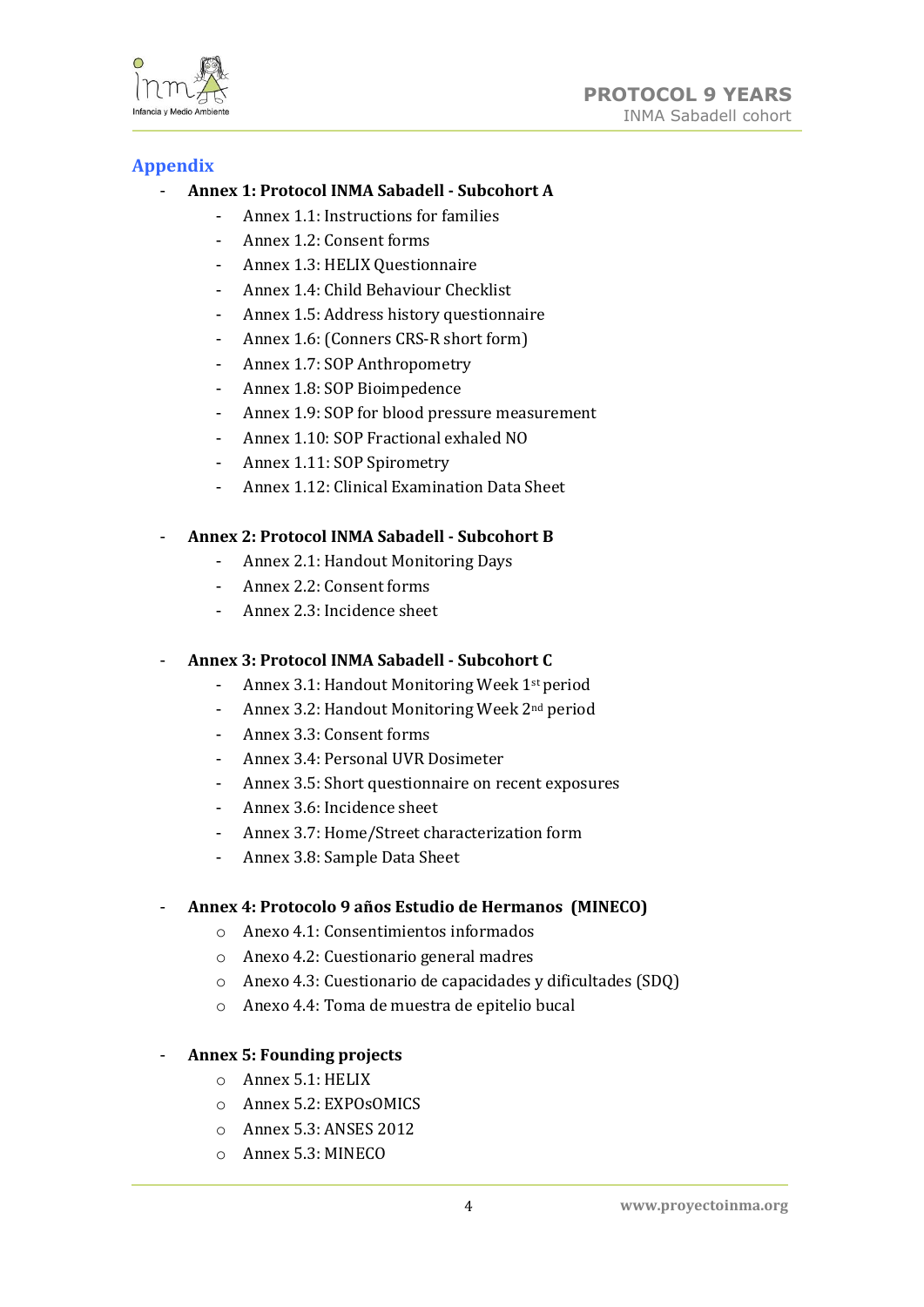

# <span id="page-4-0"></span>**A. Introduction**

The birth cohort INMA-Sabadell began in June 2004 and is planning a new follow-up in 2014, when children will be 9 years of age. This new follow-up will be conducted as part of five different projects. The main objectives of these projects are the following:

- HELIX (The Human Early-Life Exposome): to use new technologies to characterise early-life exposure to a wide range of environmental hazards, and integrate and link these with data on major child health outcomes including growth and obesity, and neurodevelopment, thus developing an "Early-Life Exposome" approach.
- EXPOSOMICS(Enhanced Exposure Assessment and omic Profiling for High Priority Environmental): to predict individual disease risk related to the environment, by characterizing the external and internal *exposome* for common exposures (air and drinking water contaminants) during critical periods of life, including *in utero*.
- ANSES [\(Impact de l'exposition aux particules ultrafines sur la fonction ventilatoire](http://icreal.creal.cat/ajuts/7500/edit?personal=false)  [et les symptômes respiratoires chez l'enfant d'âge scolaire: étude dans les cohortes](http://icreal.creal.cat/ajuts/7500/edit?personal=false)  [PARIS et INMA\)](http://icreal.creal.cat/ajuts/7500/edit?personal=false): to study the impact of ultrafine particles exposure on lung function, and allergic and respiratory symptoms in 8-9 years-old children included in two birth cohorts (PARIS in France and INMA in Spain.
- MINECO (Epigenetics in the early life exposure to air pollution and neurodevelopment and behaviour disorders within families in the INMA Sabadell birth cohort): to asses the impact of prenatal exposure to air pollutants on neurodevelopment/behavioural disorders and on epigenetic marks (DNA methylation changes) by using/comparing sibling pairs.
- GERoNiMO (Generalised EMF Research using Novel Methods an integrated approach: from research to risk assessment and support to risk management): to evaluate possible health effects (cognitive and behavioural development, reproductive effects) of exposure to radiofrequency in children.

This new follow-up will integrate four different study-designs, drawing on different study populations for different levels of data collection:

*Study design and study populations of the INMA-Sabadell 9-years follow-up*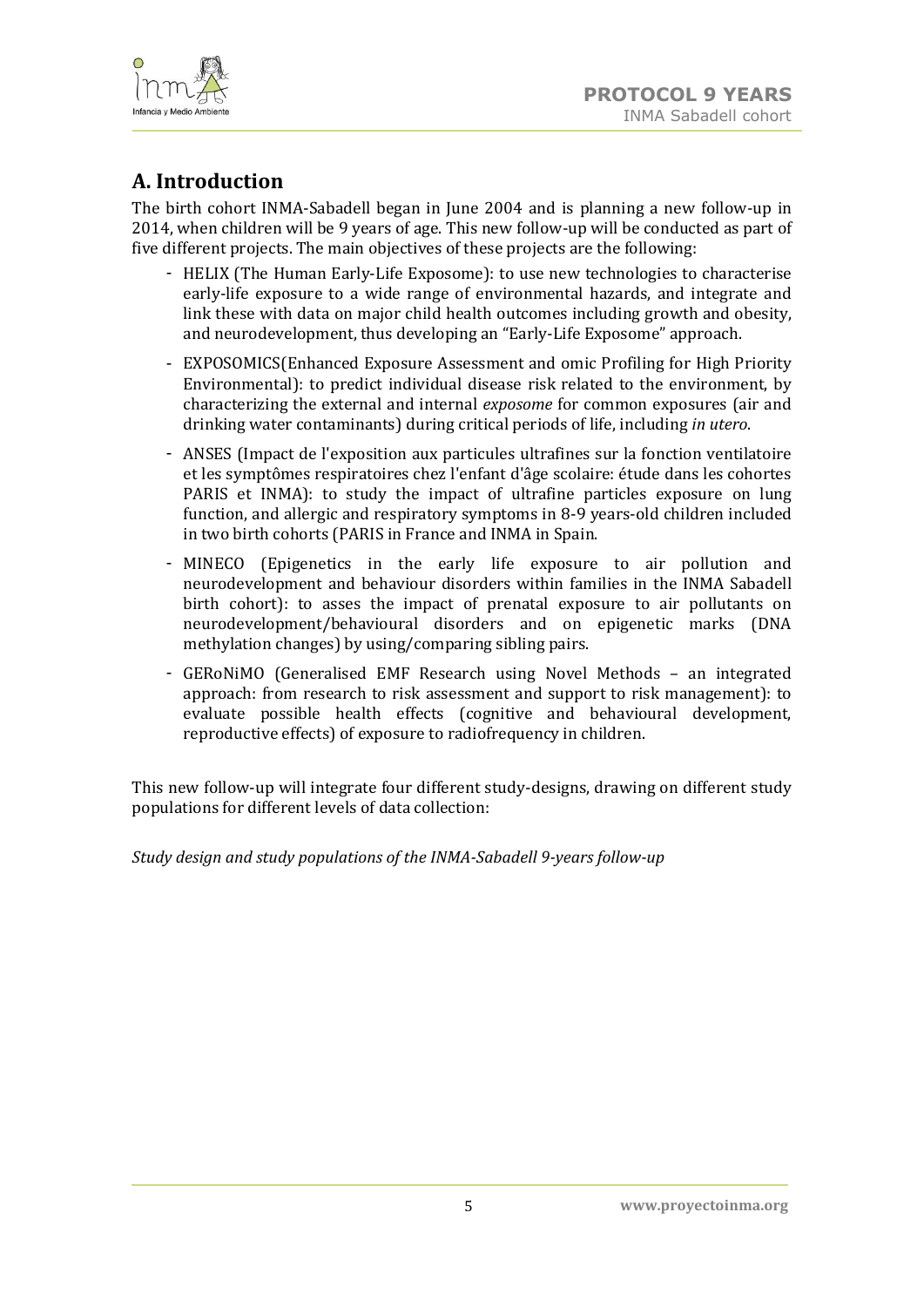



## <span id="page-5-0"></span>*A.1) Objectives*

The main objectives of this new follow-up are the following:

- 1. Collect extensive data on individual behaviours, diet, social characteristics, exposure sources and mobility throughout a questionnaire (*Subcohort A*);
- 2. Collect blood, urine and hair samples in suitable conditions to assess biomarkers of persistent and non-persistent organic pollutants, metals, cotinine, metabolic profiles, DNA methylation, free miRNAs, mRNAs, and proteins (*Subcohort A*);
- 3. Assess postnatal growth and obesity, neurodevelopment and asthma and respiratory function in the children using harmonized clinical assessment protocols, spirometry, cognitive computer testing and questionnaire information (*Subcohort A*);
- 4. Obtain personal measurements on air pollutants to study the impact on respiratory and allergic symptoms, to quantify the contribution of different areas of life (home, school, transport) to air pollutants total exposure, and to validate models (*Subcohort B and C*);
- 5. Collect very detailed information on short-term temporal variability in exposures and 'omics' biomarkers, on individual behaviours (such as diet and physical activity), and validation data (*Subcohort C*);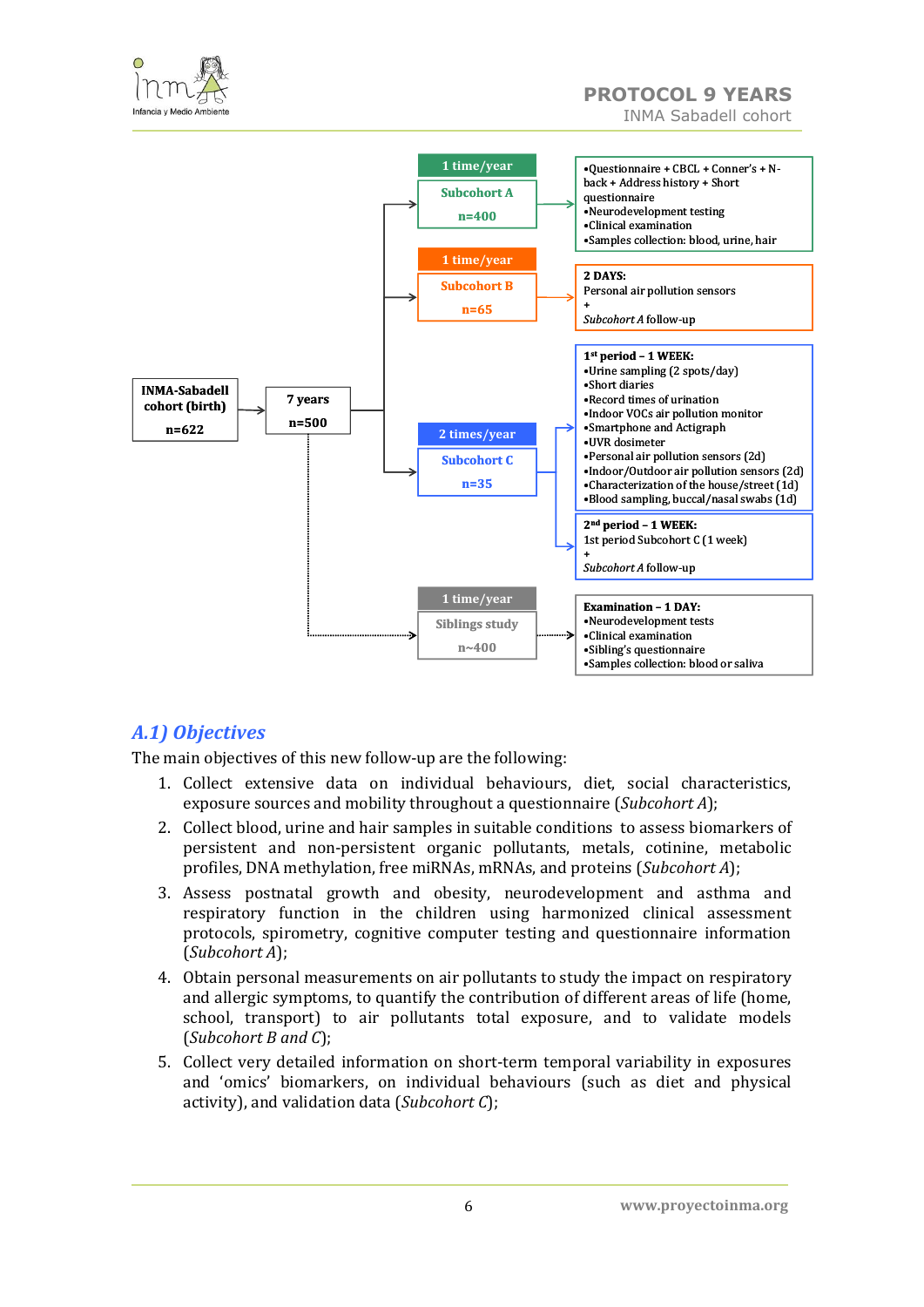

6. To assess the impact of prenatal exposure to air pollutants on neurodevelopment/behavioural disorders and on epigenetic marks (DNA methylation changes) by using/comparing sibling pairs (*Siblings study*).

## <span id="page-6-1"></span><span id="page-6-0"></span>**B. Methods**

## *B.1) Overview*

All children participating in the previous INMA follow-ups will be invited to participate. Three different study designs will be conducted:

#### **1) Subcohort A (n=400):** this follow-up requires:

- Completion of a questionnaire by the mother;
- Completion of a short cognitive computer test (N-back) by the mother;
- Completion of three short questionnaires (Conner's, Child Behaviour Check List (CBCL), Address history) by the mother;
- Collection of child urine samples at home the night before and on the morning of the visit;
- Neurodevelopment testing by the child;
- Clinical examination of the child;
- Collection of biological samples (blood, hair) from child.

Participation in these studies will not represent any cost for families (transport expenses will be reimbursed). In addition they will receive a gift (of approximately  $30 \text{E}$ value) in gratitude for providing blood and participating in the study.

**2) Subcohort B (n=65):** children will carry personal air pollution sensors during two days and the following day they will conduct the *Subcohort A* follow-up.

Participation in these studies will not represent any cost for families (transport expenses will be reimbursed). In addition they will receive a gift (of approximately  $30€$  value) in gratitude for providing blood and participating in the study.

- **3) Subcohort C (n=35):** children will be followed intensively during 1 week (7 days) in 2 different periods in one year; at the end of the week of the second period they will conduct the *Subcohort A* follow-up. These 2 intensive weeks requires:
	- All week:
		- Collect two urines every day: the first morning and the last of the day
		- Completion of short diaries by the mother with information on meal times, cosmetics, pesticides, and medication use
		- Record of times of urination by the child (if possible)
		- Carry a smartphone (with GPS, accelerometer, and noise application) and Actigraph
		- Carry a ultraviolet radiation (UVR) dosimeter
		- Have an indoor air pollutants sensor in the living room (Volatile Organic Compounds (VOCs))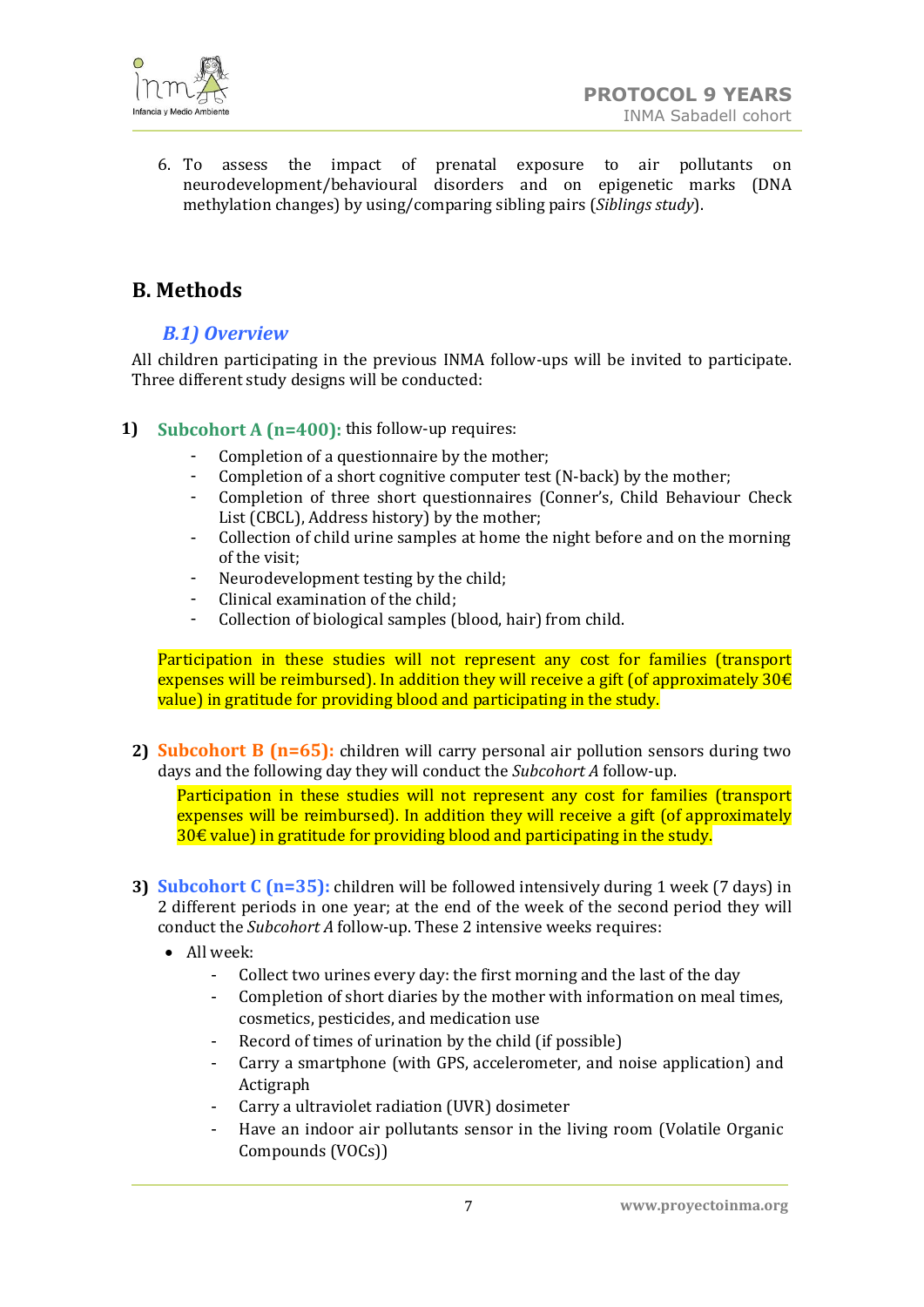

- Two last days of the week:
	- Carry personal air pollution sensors
	- Have air pollution sensors to measure  $PM<sub>2.5</sub>$  concentrations placed indoors (in living room) and outdoors at each residence
	- Completion of a short questionnaire about air pollution exposures
	- Characterization of the house and street by the technician
- End of the week (at CAP Sant Fèlix):
	- Collect the last urine void of the day and the first morning one *1st period*:
	- Completion of a short questionnaire about recent exposures by the mother
	- Collection of blood from the child using a local anesthetic
	- Collection of buccal/nasal swabs from the child

*2nd period:*

- Conduct the Subcohort A follow-up at the end of the week (clinical examination + questionnaire + blood, hair, buccal and nasal swabs collection)

During all the study period a  $PM_{2.5}$  air pollution sensor will be placed in a reference site in the city of Sabadell.

Participation in these studies will not represent any cost for families (transport cost will be reimbursed). Additionally, they will receive compensation  $(100 \epsilon \text{ cash for both})$ weeks).

- **4) Siblings study (n~400):** this follow-up requires:
	- Completion of a questionnaire by the mother;
	- Neurodevelopment testing by the child;
	- Physical examination of the child;
	- Collection of blood or buccal scrape samples (if blood is not possible).

## <span id="page-7-0"></span>*B.2) Fieldwork organisation*

## 1) **Subcohort A (n=400)**

Families will be telephoned and informed about the new INMA-follow-up. If they agree to participate, prior to the visit they will receive by post:

- consent forms (general and genetics);
- an information pack detailing what to expect from the visit and specific instructions;
- two urine collection containers in specially made cool box;
- Child Behaviour Check List (CBCL) to complete and bring to visit;
- Conner's questionnaire (for ADHD evaluation);
- Address history questionnaire to complete and bring to visit.

Families will be telephoned about a week before visit to go over instructions and to ask if they have signed consent forms. Families will be asked to collect a urine specimen from the child the night before the visit and the first morning void sample on the day of the visit. They will be asked to record what the children ate for breakfast and/or last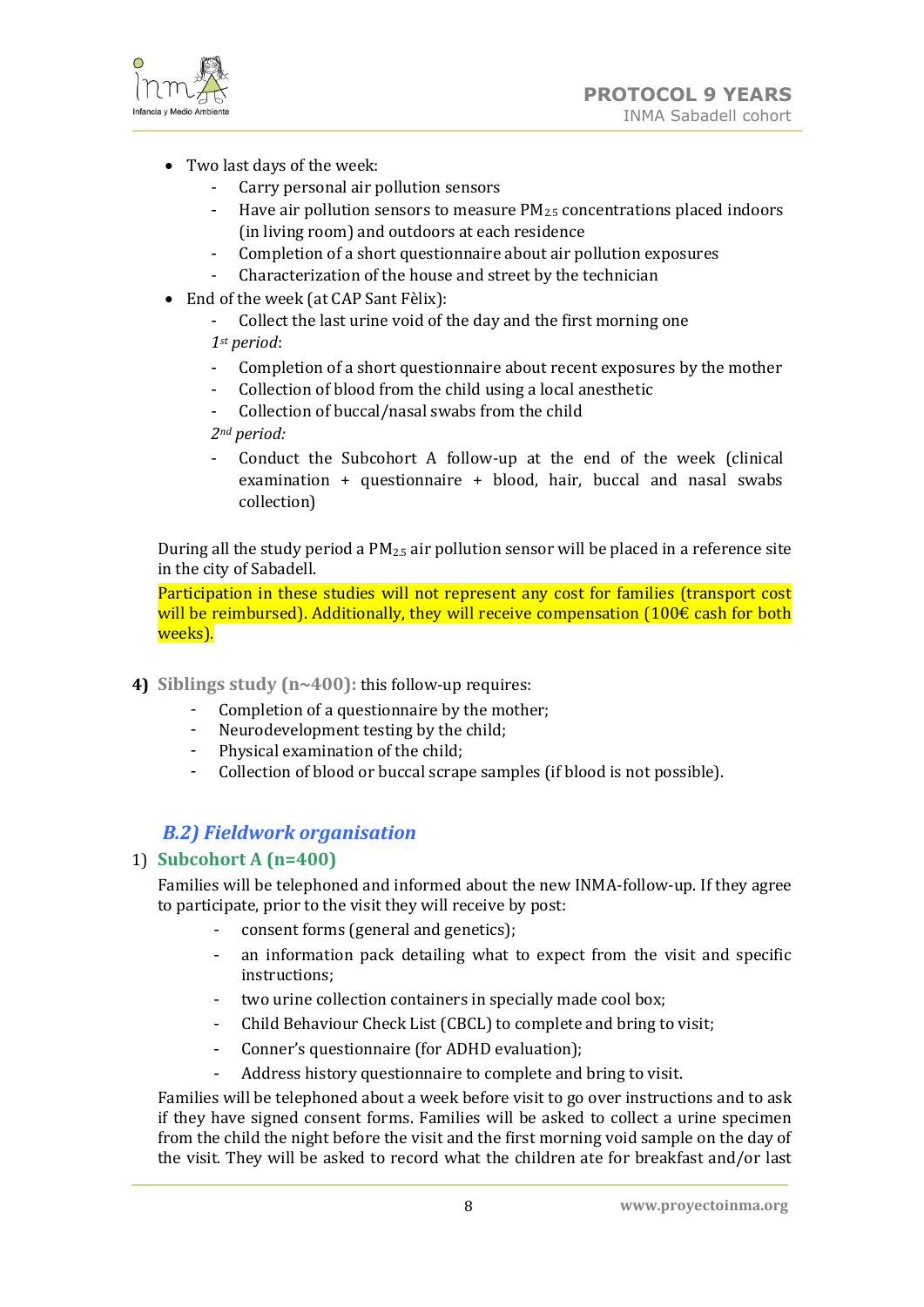

meal prior to visit. On arrival to the CAP Sant Fèlix they will be welcomed to the centre and their personal details confirmed and the self-complete questionnaires checked and collected. Nurses will check the consent forms and pick up the two urines and questionnaires completed. The children will be taken to a separate room to carry out the neurodevelopment tests on a computer, which will take up to an hour. Meanwhile the mothers will complete a computer-aided version of the questionnaire assisted by a nurse. The mothers will then also complete a much shorter version of the cognitive computer test given to the children. On completion of their respective tasks, the mothers and children will be reunited. Clinical examination of the child will then be conducted including anthropometry (weight, height, waist circumference, skinfolds), bioimpedance, spirometry and blood pressure measurement; this will take about 45 minutes. Finally a hair and blood (and urine if they did not bring samples with them*)* sample will be collected. The blood is collected at the end of the visit to ensure an approximate 2 hour fasting time since last meal.

Organization of the fieldwork is flexible; all visits can be done in only one visit at the CAP Sant Felix or in different visits. In that case, mother will be telephoned to ask if they would like to participate and if they accept they will be cited to the CAP Sant Felix (without the child). In the CAP, mothers will sign the consent forms and carry out a computer-aided version of the questionnaire. This will take approximately 1 hour and a half. After it, nurses will give them the three short questionnaires (CBCL, Conner's, and Adress history) to complete at home and the two urines containers. No more than one week after this fist visit, nurses will meet the child at school, together with more INMA children from the same school, and carry out the neurodevelopment tests on a computer and the clinical examination. This will take 1.5 hours, approximately. The afternoon of the school visit, mothers will come to the CAP with the child and nurses will take them blood and hair samples. Finally, mothers will complete a short questionnaire about recent exposures. This will take 30 minutes.

#### **Detailed explanation can be found in: "Annex 1: Protocol INMA Sabadell - Subcohort A"**

## 2) **Subcohort B (n=65)**

Two children will be followed per week (assuming that two personal air pollution sensors will be available), in total eight children per month. The technician will meet the mother and the child at home and explain them the protocol. Mothers will sign the consent forms and receive:

- personal air pollution sensors
- instructions
- urine kit: two urine containers and cool box
- CBCL, Conner's, and address history questionnaires

During two days, children will carry the personal air pollution sensors in a back bag. They will charge the battery of the sensors at midday and at night. As in *Subcohort A*, we will ask mothers to collect the last urine the night before and on the morning of the visit (day after the two days of the monitoring period). The day after the 2 monitoring days, they (mother and child) will go to the CAP Sant Fèlix and carried out the *Subcohort A* follow-up:

- Child: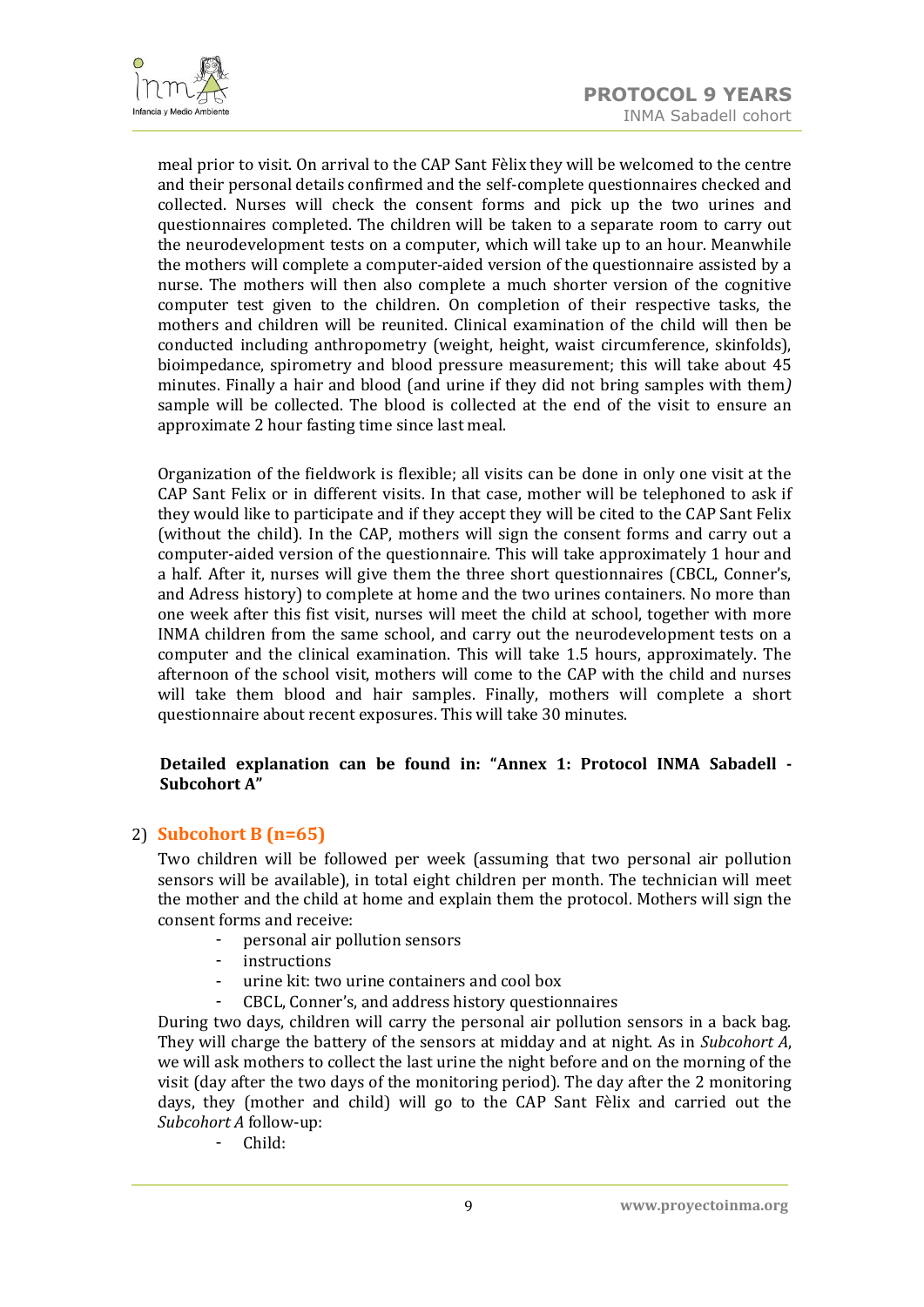

- Neurodevelopment test
- Clinical examination
- Blood and hair collection
- Mother:
	- Complete questionnaire

#### **Detailed explanation can be found in: "Annex 2: Protocol INMA Sabadell - Subcohort B"**

## 3) **Subcohort C (n=35)**

These children will be followed during 1 week (7 days) in 2 different seasons. At the end of the second season they will conduct the *Subcohort A* follow-up. Two children will be followed per week (assuming that four smartphones, four UVR dosimeters, and two personal air pollution sensors will be available), in total eight children per month. One or two days before starting the monitoring week, the technician will meet the mother and child at home and explain them the protocol carefully. Mother will sign the informed consent form and receive:

- an information handout detailing what to expect from the visit and specific instructions;
- smartphone with a belt that will collect data on mobility
- actigraph that will collect data on physical activity
- ultraviolet radiation (UVR) dosimeter
- short diaries (included in the handout)
- urine kit: 15 urine containers, freezer and fridge box, ice pack and cooler
- CBCL, Conner's, and address history questionnaires (only 2nd period)

The technician will install the indoor VOCs air pollution sensor in the living room. During all the week, children will carry the smartphone, the actigraph, and the UVR and charge them every midday and night. We will ask families to collect the first and the last urine voids of the day during the whole week. Urines will be placed in the freezer, but in case that there is not enough space in the freezer, the technician will pick up urines every two days. Mother will have to complete short diaries about the meal times, the times of urination, and the use of cosmetics, medication and pesticides. On day 5 of the monitoring week, the technician will come to their home and bring them the personal air pollution sensors and place a sensor inside and outside home. The technician will install an indoor and outdoor air pollution sensor and do a characterization of the house and street of subject. During two days, children will carry the personal air pollution sensors in a back bag and charge them at midday and at night. We will ask mothers to change the filter of the Cyclone Pump sensor on Day 7 to collect 24 hours air pollution measurements and to answer few questions on air pollution exposures during these 2 days. We will ask them to collect the last urine of day 7 and the first urine of day 8 (as in *Subcohort A and B*) but store them in the fridge.

On Day 8 of the first period, the mother and the child will go to the CAP and bring back all material (smartphone, actigraph, UVR, indoor and outdoor air pollution sensor, personal air pollution sensors, handout with diaries completed, all urines). Mothers will also complete a short questionnaire about recent exposures including physical activity and environmental tobacco smoke, and about what the child ate for breakfast and/or last meal prior to visit. Nurses will collect blood and buccal scrape from child.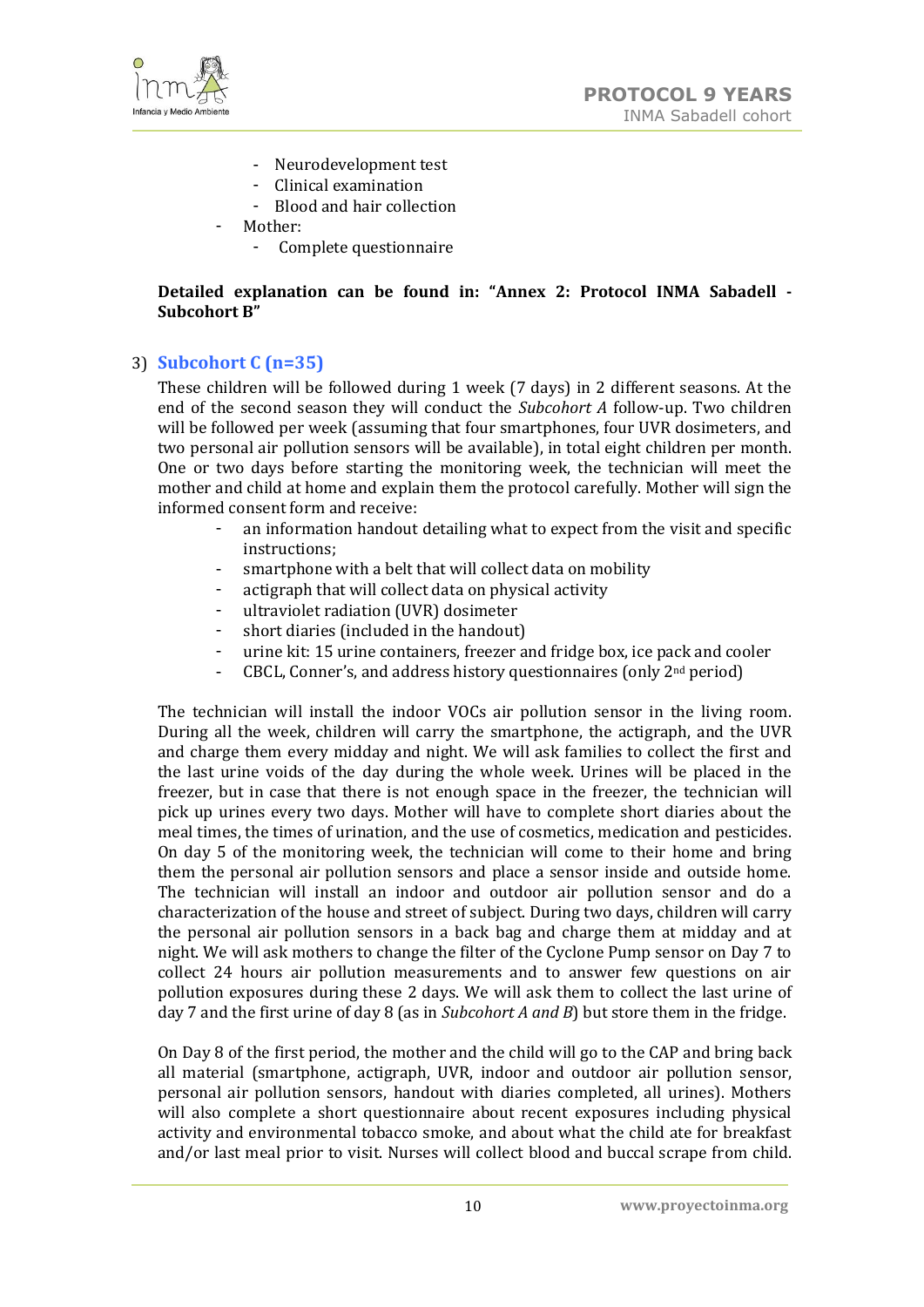

On Day 8 of the second period, the mother and the child will go to the CAP and carry out the *Subcohort A* follow-up:

- Child:
	- Neurodevelopment test
	- Clinical examination
	- Blood, hair, and buccal/nasal swabs collection
- Mother:
	- Complete questionnaire

#### **Detailed explanation can be found in: "Annex 3: Protocol INMA Sabadell - Subcohort C"**

4) **Siblings study (n~400)**

Siblings' follow-up will follow the same scheme as *Subcohort A* follow-up. Mothers will receive the informed consent form at home and in the CAP they will complete the sibligns' questionnaire at the same time as the *Subcohort A* questionnaire. Meanwhile, the psychologist will conduct the neurodevelopment evaluation of the sibling. After it, nurses will take blood from the child. If this is not possible, they will collect a buccal scrape sample.

#### **Detailed explanation can be found in: "Annex 4: Protocolo 9 años Estudio de Hermanos"**

<span id="page-10-0"></span>

| Study              | Questionnaire                                                                                                       | <b>Completion place</b> | Annex     |
|--------------------|---------------------------------------------------------------------------------------------------------------------|-------------------------|-----------|
| <b>Subcohort A</b> | Child Behaviour Checklist                                                                                           | Home                    | 1.4       |
| <b>Subcohort B</b> | Conner's                                                                                                            | Home                    | 1.6       |
|                    | Address history questionnaire                                                                                       | Home                    | 1.5       |
|                    | <b>HELIX Questionnaire</b>                                                                                          | CAP                     | 1.3       |
| <b>Subcohort C</b> | Diaries (meal times, cosmetics, medication,<br>pesticides use, and air pollution exposures<br>for Day $6$ and $7$ ) | Home                    | 3.1 & 3.2 |
|                    | Records time of urination                                                                                           | Home                    | 3.1 & 3.2 |
|                    | Short questionnaire on recent exposures                                                                             | CAP                     | 3.5       |
|                    | <b>HELIX Questionnaire</b>                                                                                          | CAP                     | 1.3       |
| Siblings study     | Sibling's questionnaire                                                                                             | CAP                     | 4.2       |

## *B.3) Questionnaires and diaries*

## <span id="page-10-1"></span>*B.4) Neurodevelopment testing*

**Subcohort A + Subcohort B + Subcohort**  $C \rightarrow$  **see all Annex 1** Siblings study  $\rightarrow$  Annex 4.3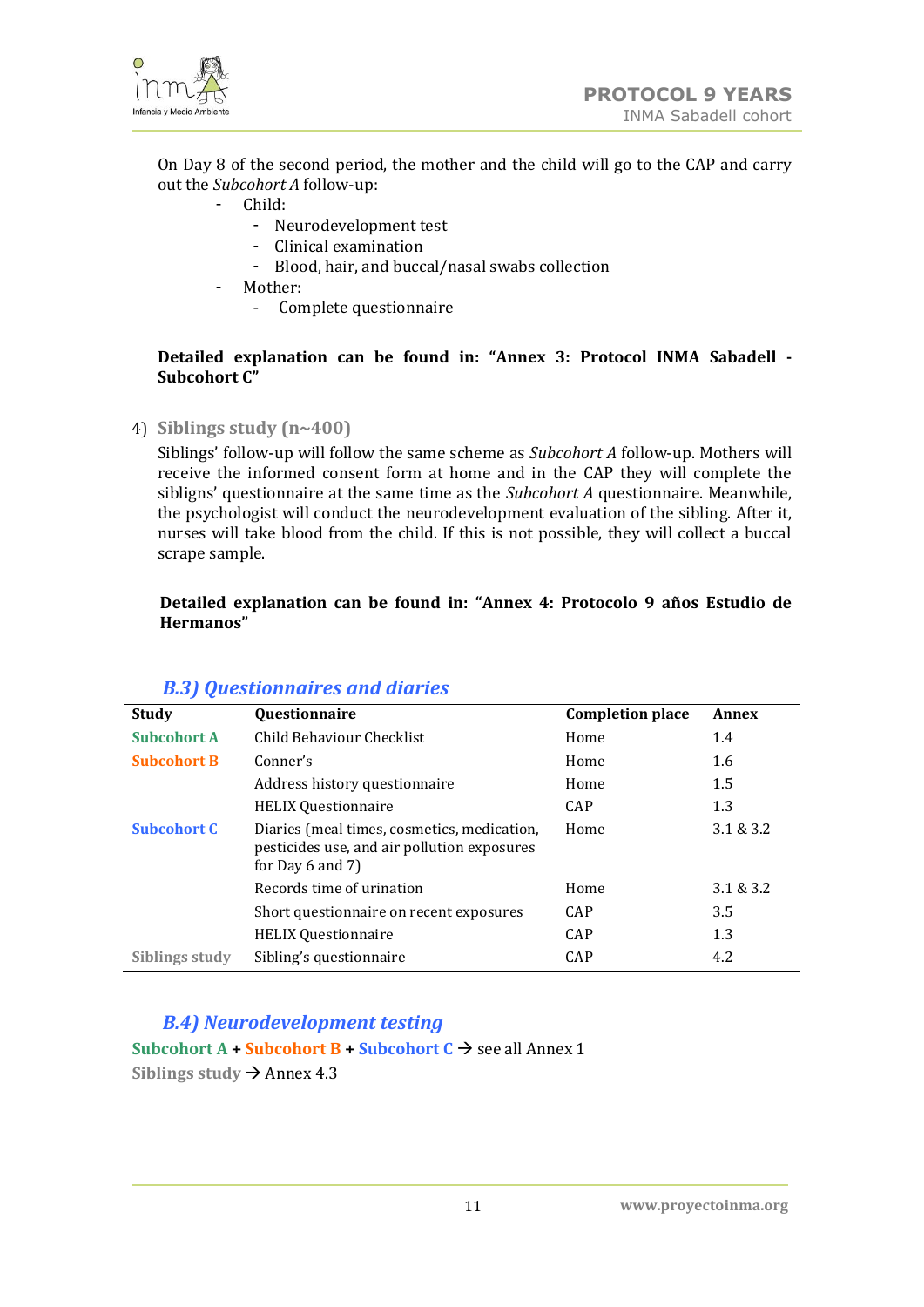

## *B.5) Clinical examination*

#### <span id="page-11-0"></span>**Subcohort A + Subcohort B + Subcohort C:**

- Anthropometry: Annexes 1.7
- Blood pressure measurement: Annex 1.9
- Spirometry: Annex 1.11
- Clinical Examination Data Sheet: Annex 1.12

#### **Siblings study:**

- Anthropometry: Annexes 1.7
- Spirometry: Annex 1.11
- Clinical Examination Data Sheet: Annex 1.12

## <span id="page-11-1"></span>*B.6) Smartphones and sensors*

All instructions, including instructions for the smartphones, Actigraph, ultraviolet radiation sampler, indoor VOCs air pollution sensor, indoor and outdoor air pollution sensors (2 days), personal air pollution sensors (Cyclone Pump, DiSCmini, and microAeth), and urine collection and storage are included in Annexes 2.1 and 3.1/3.2.

## <span id="page-11-2"></span>*B.7) Biological samples collection* **Subcohort A (n=400) + Subcohort B (n=65)**

| Type of<br>sample | N                        | <b>Tube</b>                                                                                                        | <b>Sample</b><br>processing                        | <b>Sample</b><br>quantity<br>Required,<br>mL or mg | <b>Purpose</b>                                                                                                         |
|-------------------|--------------------------|--------------------------------------------------------------------------------------------------------------------|----------------------------------------------------|----------------------------------------------------|------------------------------------------------------------------------------------------------------------------------|
| Urine             | 465<br>(2x100)<br>$mL$ ) | High quality<br>polypropylene<br>$100 \text{ mL}$<br>collection<br>containers<br>(collected at two<br>time points) | Urine                                              | 1,75<br>0.35<br>0.5<br>0.5<br>1.0<br>0.2<br>0.5    | Metabonomics<br>Phthalates<br>Phenols<br><b>OP Pesticides</b><br>Metals<br>Cotinine<br>Creatinine, specific<br>gravity |
| Blood             | 465 (18)<br>$mL$ )       | 4 mL silica<br>vacutainer                                                                                          | Serum                                              | 0,6<br>0,2                                         | Metabonomics<br>HDL, Cholesterol,<br>trigycerides, glucose                                                             |
|                   |                          | 5mL silica glass<br>vacutainer                                                                                     | Serum                                              | 2.0                                                | PCBs, DDE, HCB,<br><b>PBDE</b>                                                                                         |
|                   |                          | 6 mL EDTA<br>(trace metal<br>tube)                                                                                 | Whole blood<br>Blood smear<br><b>DNA</b><br>Plasma | 0.9<br>0.1<br>2.5<br>0.5<br>1.0<br>0.2             | Heavy metals<br>Cell count<br>Methylomics<br>Proteomics<br>miRNA<br>PFASs                                              |
|                   |                          | 3 mL Tempus                                                                                                        | <b>RNA</b>                                         | 3                                                  | Transcriptomics                                                                                                        |

12 **www.proyectoinma.org**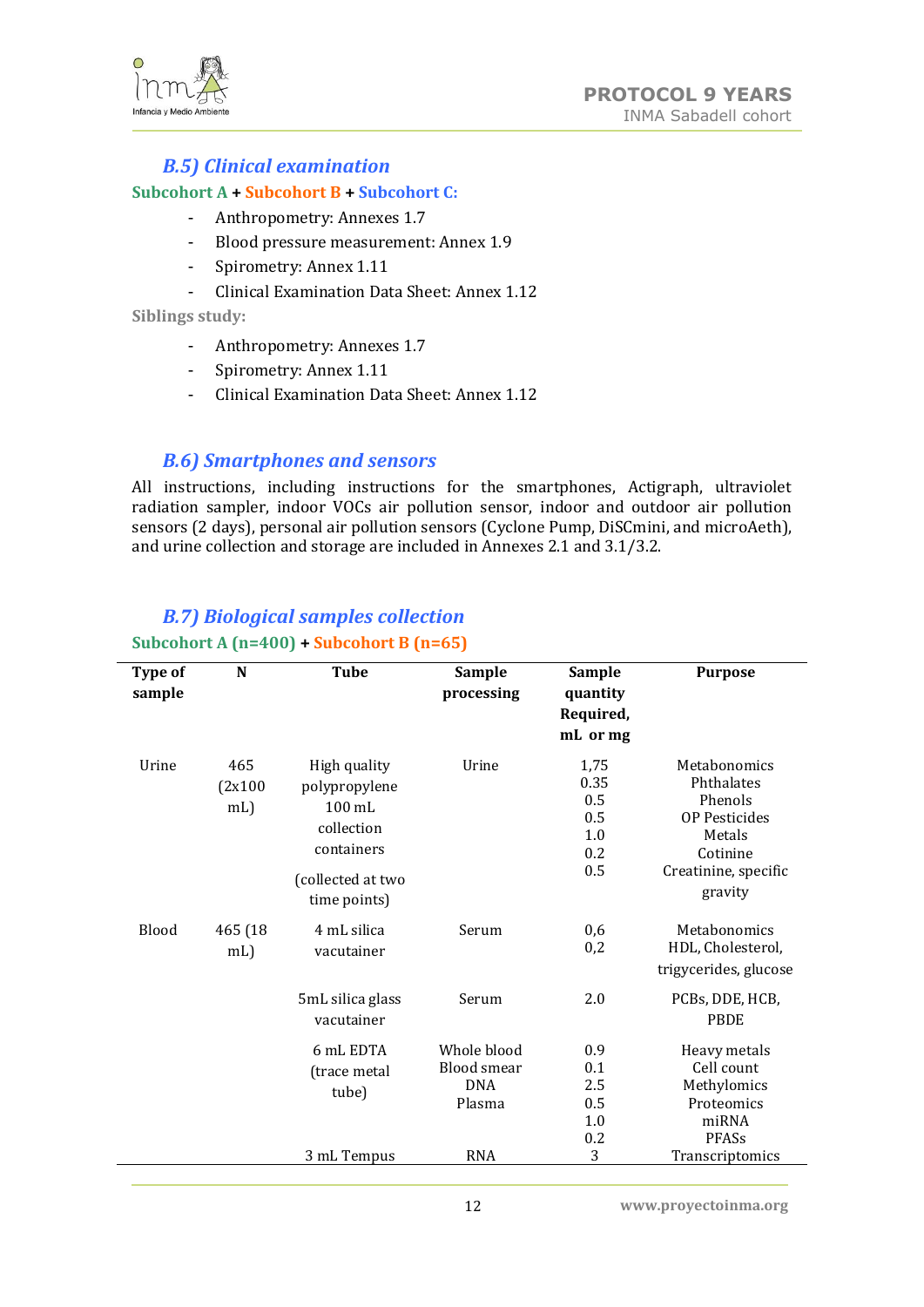

L,

| Hair | Zip-lock bag | hair | $50-100$ mg        | Hg                  |
|------|--------------|------|--------------------|---------------------|
|      |              |      | $20 \,\mathrm{mg}$ | Nicotine / Cotinine |

## **Subcohort C (n=35)**

| 1 <sup>st</sup> period            |                                          |                                       |                      |                                              |                                                      |
|-----------------------------------|------------------------------------------|---------------------------------------|----------------------|----------------------------------------------|------------------------------------------------------|
| Type of<br>sample                 | N                                        | <b>Tube</b>                           | Sample<br>processing | <b>Sample</b><br>quantity<br>Required,<br>mL | <b>Purpose</b>                                       |
| Urine                             | 35 (15                                   | High quality                          | Urine                | 1,75                                         | Metabonomics                                         |
|                                   | 100<br>$\mathbf{x}$<br>$mL$ <sup>*</sup> | polypropylene<br>100 mL               |                      | 0.35                                         | Phthalates                                           |
|                                   |                                          | collection                            |                      | 0.5                                          | Phenols                                              |
|                                   |                                          | containers<br>(collected at two       |                      | 0.5                                          | <b>OP Pesticides</b>                                 |
|                                   |                                          | time points)                          |                      | 0.5                                          | Creatinine,<br>specific<br>gravity                   |
| <b>Blood</b><br>35 (13)<br>$mL$ ) |                                          | 6mL silica<br>vacutainer<br>4 mL EDTA | Serum                | 0,6                                          | Metabonomics                                         |
|                                   |                                          |                                       |                      | 0,2                                          | Cholesterol,<br>HDL,<br>trigycerides, glucose        |
|                                   |                                          |                                       |                      | 0.5                                          | Adductomics                                          |
|                                   |                                          |                                       |                      | 0.125                                        | Cytokines screen                                     |
|                                   |                                          |                                       | <b>Blood</b> smear   | 0.1                                          | Cell count                                           |
|                                   |                                          |                                       | Plasma               | 0.5                                          | Proteomics                                           |
|                                   |                                          |                                       |                      | 1.5                                          | miRNA                                                |
|                                   |                                          |                                       | <b>DNA</b>           | 2.0                                          | Methylomics                                          |
| Buccal<br>and<br>nasal<br>swabs   | 35                                       | 3 mL Tempus<br>---                    | <b>RNA</b>           | 3                                            | Transcriptomics<br>RNA-expression<br>DNA-methylation |

\*Number of urine samples analyzed will be discussed

This scheme is integrating HELIX and EXPOSOMICS blood collection schemes.

| 2 <sup>nd</sup> period<br>Type of N<br>sample |                                    | Tube                   | <b>Sample</b><br>processing | Sample<br>quantity<br>Required,<br>mL or mg | <b>Purpose</b>       |
|-----------------------------------------------|------------------------------------|------------------------|-----------------------------|---------------------------------------------|----------------------|
| Urine                                         | 35 (5                              | High quality           | Urine                       | 1,75                                        | <b>Metabonomics</b>  |
| x 100<br>$mL$ <sup>*</sup>                    | polypropylene 100<br>mL collection |                        | 0.35                        | Phthalates                                  |                      |
|                                               |                                    | containers             |                             | 0.5                                         | <b>Phenols</b>       |
|                                               |                                    | (collected at two time |                             | 0.5                                         | <b>OP Pesticides</b> |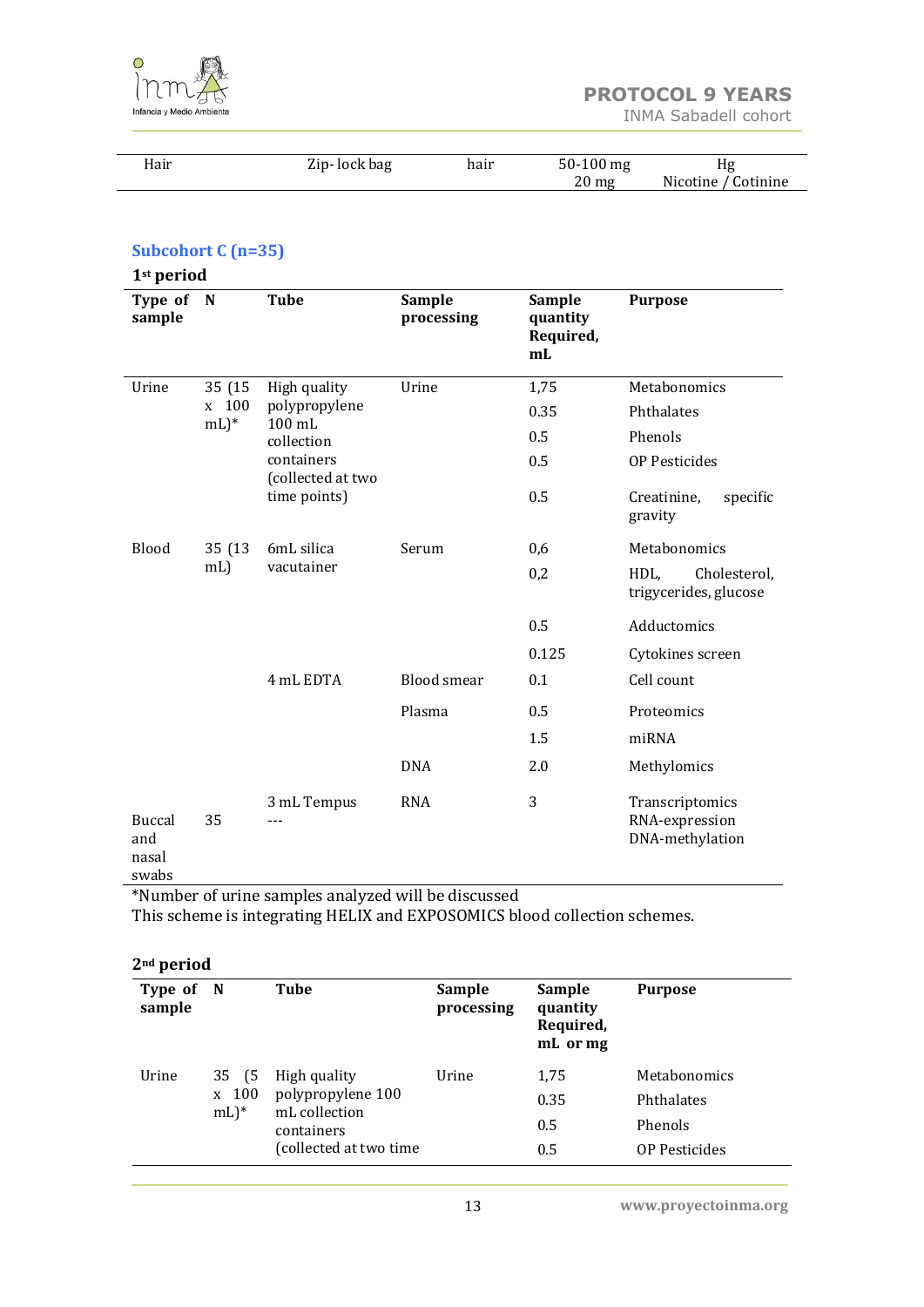

**PROTOCOL 9 YEARS** INMA Sabadell cohort

|                                        |                | points)                                         |                    | 1.0       | Metals                                     |
|----------------------------------------|----------------|-------------------------------------------------|--------------------|-----------|--------------------------------------------|
|                                        |                |                                                 |                    | 0.2       | Cotinine                                   |
|                                        |                |                                                 |                    | 0.5       | Creatinine, specific<br>gravity            |
| Blood                                  | 35 (20)<br>mL) | 5mL silica glass<br>vacutainer (no<br>additive) | Serum              | 2.0       | PCBs, DDE, HCB,<br><b>PBDE</b>             |
|                                        |                | 6mL silica vacutainer                           | Serum              | 0.6       | Metabonomics                               |
|                                        |                |                                                 |                    | 0.2       | HDL, Cholesterol,<br>trigycerides, glucose |
|                                        |                |                                                 |                    | 0.5       | Adductomics                                |
|                                        |                |                                                 |                    | 0.125     | Cytokines screen                           |
|                                        |                | 6 mL EDTA (trace<br>metal tube)                 | Whole<br>blood     | 0.9       | Heavy metals                               |
|                                        |                |                                                 | <b>Blood</b> smear | 0.1       | Cell count                                 |
|                                        |                |                                                 | <b>DNA</b>         | 2.5       | Methylomics                                |
|                                        |                |                                                 | Plasma             | 0.5       | Proteomics                                 |
|                                        |                |                                                 |                    | 1.0       | miRNA                                      |
|                                        |                |                                                 |                    | 0.2       | PFASs                                      |
|                                        |                |                                                 |                    | 1.0       | miRNA                                      |
|                                        |                | 3 mL Tempus                                     | <b>RNA</b>         | 3         | Transcriptomics                            |
| Hair                                   | 35             | Zip-lock bag                                    | hair               | 50-100 mg | Hg                                         |
|                                        |                |                                                 |                    | 20 mg     | Nicotine / Cotinine                        |
| <b>Buccal</b><br>and<br>nasal<br>swabs | 35             |                                                 |                    |           | RNA-expression<br>DNA-methylation          |

\*Number of urine samples analyzed will be discussed

\*\*In the second period, and as part of the subcohort follow-up, more blood will be collected to measure persistent organic pollutants, metals, lipids, etc.

This scheme is integrating HELIX and EXPOSOMICS blood collection schemes.

<span id="page-13-0"></span>**Germans**

| Type of N<br>sample |        | Tube                | Sample<br>processing | Sample<br>quantity<br>required,<br>mL or mg | <b>Purpose</b> |
|---------------------|--------|---------------------|----------------------|---------------------------------------------|----------------|
| <b>Blood</b>        | 400(8) | 4 mL silica         | Serum                | $3x0.5$ mL                                  | Backup         |
|                     |        | $mL$ )<br>4 mL EDTA | Whole blood          | $2 \text{ mL}$                              | DNA extraction |
|                     |        |                     | Plasma               | $3x0.5$ mL                                  | Backup         |

# **C. Personnel tasks**

**Nurses:**

- phone contact and recruitment
- family coordination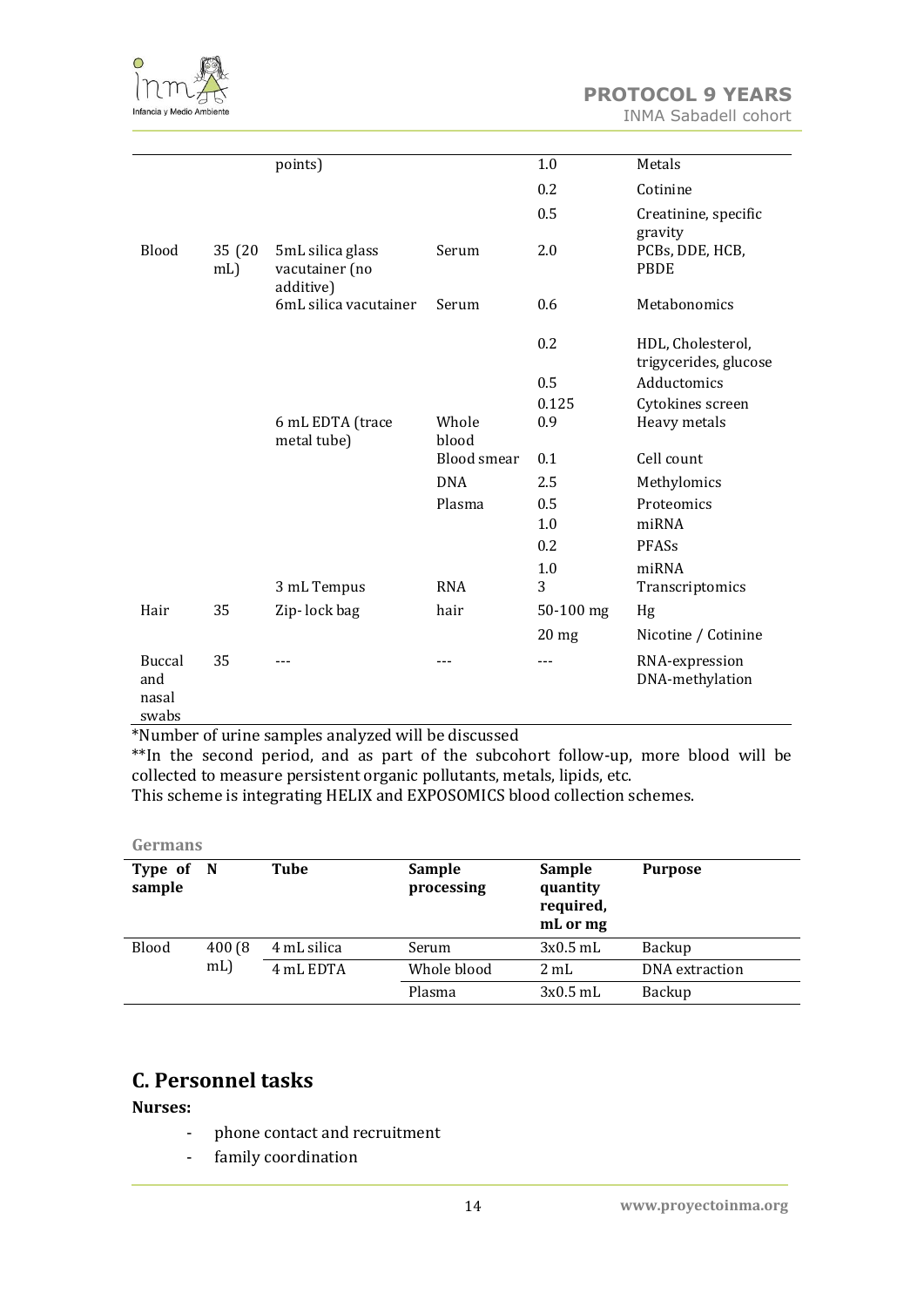

- neurodevelopment tests (*Subcohort A, B, and C*)
- mother's questionnaire
- clinical examination
- blood and hair collection

**Nurse assistant:** samples processing

#### **Technician:**

- *Subcohort B* and *C* monitoring periods coordinator
- devices' quality control and calibration
- setting and data uploading and cleaning
- home visits
- pick up urines at home (if necessary)

**Psychologist:** neurodevelopment tests (*Siblings Study*)

## <span id="page-14-0"></span>**D. Ethical issues**

Ethical issues and health risks arising within the *Subcohort A* study concern:

- a) The collection of information about diet and other habits;
- b) The collection of 2 urine samples, 1 hair sample and 1 blood sample (18 mL). Hair and urine samples are considered non-invasive and do not present any particular risk. Blood collection is kept to an absolute minimum.
- c) Collection of genetic information (including genomics (sequencing or genotyping), transcriptomics (RNA sequencing) and epigenomics (DNA methylation and miRNA sequencing). This may produce incidental health findings with health consequences (such as identification of highly penetrant alleles conferring disease).
- d) The storage and transfer of data, including geocodes, to central data warehouse.

Ethical issues and health risks arising within the *Subcohort B* study concern:

- a) to carry a personal air pollution sensor kit for two days in two periods to measure outdoor air pollutants;
- b) The collection of information about dietary and other habits;
- c) The collection of 2 urine samples, 1 hair sample and 1 blood sample (18 mL). Hair and urine samples are considered non-invasive and do not present any particular risk. Blood collection is kept to an absolute minimum.
- d) Collection of genetic information (including genomics (sequencing or genotyping), transcriptomics (RNA sequencing) and epigenomics (DNA methylation and miRNA sequencing). This may produce incidental health findings with health consequences (such as identification of highly penetrant alleles conferring disease).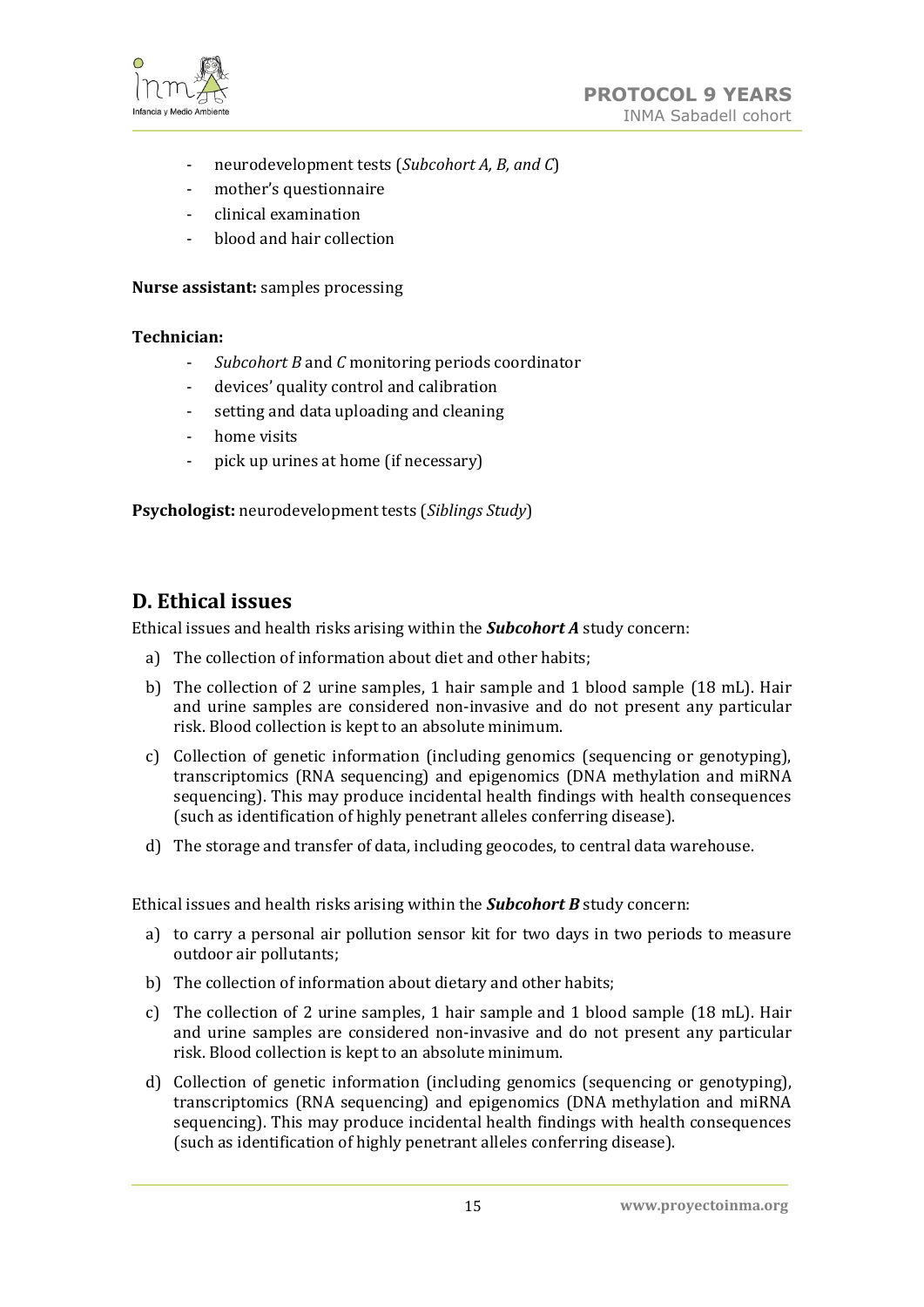

e) The storage and transfer of data, including geocodes, to central data warehouse.

Ethical issues and health risks arising within the *Subcohort C* concern:

- a) the collection of information about meal times, cosmetics, medication, and pesticides use;
- b) the collection of 15 urine samples, two blood samples, and two buccal swabs samples (separated in 2 periods/seasons). Urine, buccal and nasal swabs samples are considered non-invasive and do not present any particular risk. Blood collection is kept to an absolute minimum. From our experience, ethics committees would not allow frequent blood sampling in children so we are limiting this to one collection of 13 mL and another one of 20 mL;
- c) to carry a smartphone with applications to record physical activity, mobility, and noise data and a Actigraph for one week in two periods. Although no health risks has been revealed linked to smartphones, we recommend that children carry them in the small pouch provided;
- d) to carry a UVR sampler for one week in two periods;
- e) to carry a personal air pollution sensor kit for two days in two periods to measure outdoor air pollutants;
- f) the installation inside home of a passive sampler to measure BTEX concentrations (indoor air pollutants), in two different seasons. The installation does not present any particular risk but may lead to a slight noise in the living room during the day;
- g) the installation outside home of a passive sampler to measure  $PM_{2.5}$  concentrations (outdoor air pollutants) during two days in two different seasons. The installation does not present any particular risk but may lead to a slight noise during the day;
- h) the storage and transfer of data to central data warehouse.

Ethical issues and health risks arising within the *Siblings Study* concern:

- a) The collection of information about diet and other habits;
- b) The collection of 1 blood sample (8 mL). Blood collection is kept to an absolute minimum. In case that blood cannot be collected, a saliva sample (non-invasive) will be taken.
- c) Collection of genetic information. This may produce incidental health findings with health consequences (such as identification of highly penetrant alleles conferring disease).
- d) The storage and transfer of data, including geocodes, to central data warehouse.

Concerning *Subcohorts B and C*, in case of withdrawal of a volunteer during the recruitment period, another mother/child pairs will be recruited. In case of withdrawal after the first monitoring period, the informed consent and all the information collected (questionnaires, biological samples,) will be destroyed if the family requires.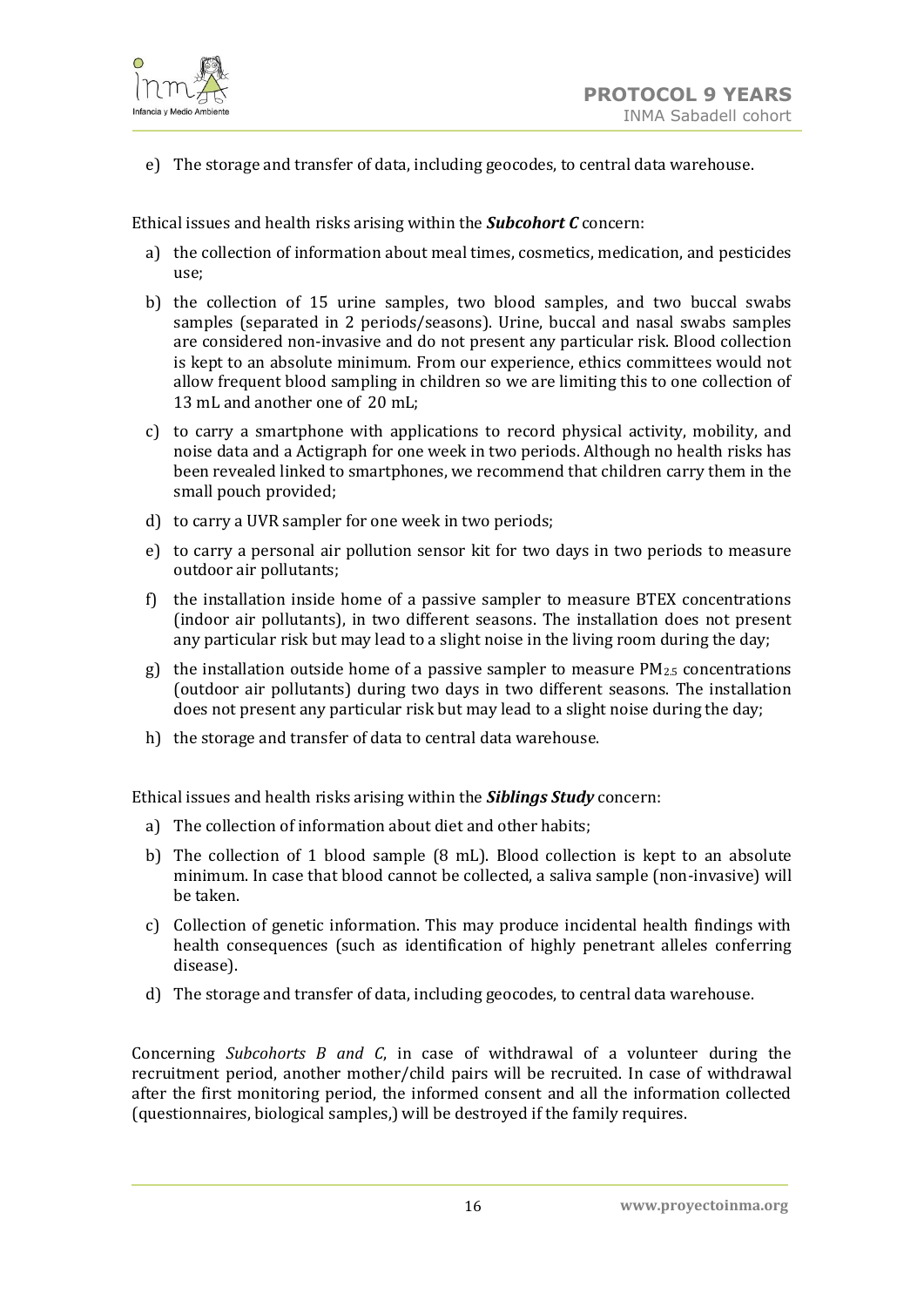

All INMA activities will be carried out according to existing guidance in ethics as indicated in the Universal Declaration on Bioethics and Human Rights adopted by UNESCO (19/10/2005); the Council of Europe Convention for the Protection of Human Rights and Dignity of the Human Being with regard to the Application of Biology and Medicine (1997) and its additional protocol on biomedical research (2005); the Helsinki Declaration (2008) and relevant EU laws (European Parliament and Council Directive 2001/20/EC).

We are aware of further relevant guidance and codes, including:

- Recommendation Rec 4 (2006) of the Committee of Ministers to member states on research on biological materials of human origin (Council of Europe) as the main international guidelines for medical research;
- The Nuremberg Code (1947) addressing volunteer consent and proper acting;
- The charter of Fundamental rights of the EU Directive 95/46/EC of the European Parliament and of the Council of 24 October 1995 on the protection of individuals with regard to processing of personal data and on the free movement of such data;
- Convention of the Council of Europe on Human Rights and Biomedicine signed in Oviedo on 4 April 1997, and the Additional Protocol on the Prohibition of Cloning Human Beings signed in Paris 12 January 1998;
- UN Convention on the Rights of the Child;
- Universal Declaration on the human genome and human rights adapted by UNESCO (1997);
- Opinions of the European Group of Advisers on the Ethical Implications of Biotechnology (1991-1997) and the European Group on Ethics in Science and New Technologies (as from 1998).

We have read the guidance available on the web: [http://cordis.europa.eu/fp7/ethics\\_en.html.](http://cordis.europa.eu/fp7/ethics_en.html)

## <span id="page-16-0"></span>*D1) Informed consent*

Informed consent will be sought before the start of the follow-up visit. The consent form is given and will be kept in the study subject's personal file. A copy of the signed informed consent form will be provided to every subject/subject's legally authorized representative. Alternatively, the samples can be destroyed at the study volunteer´s request if they do not wish their samples to be used in further research after the study; the samples would then be destroyed in the appropriate manner after a specified time. The study subject may always change his/her opinion in the course of the study for any reason at any time without penalty or loss of benefits to which they are otherwise entitled. Details on the possibility of study participants to request removal of their coded data from the study will be included in the informed consent information form. Arrangements for the procedures in the case of incidental findings will be decided by individual cohorts.

Insurance/indemnity arrangements will be in place prior to the commencement of the study in order to provide adequate protection of the subjects. This information will be provided to the local ethical committee with the protocol as well as indicated in the information to participants.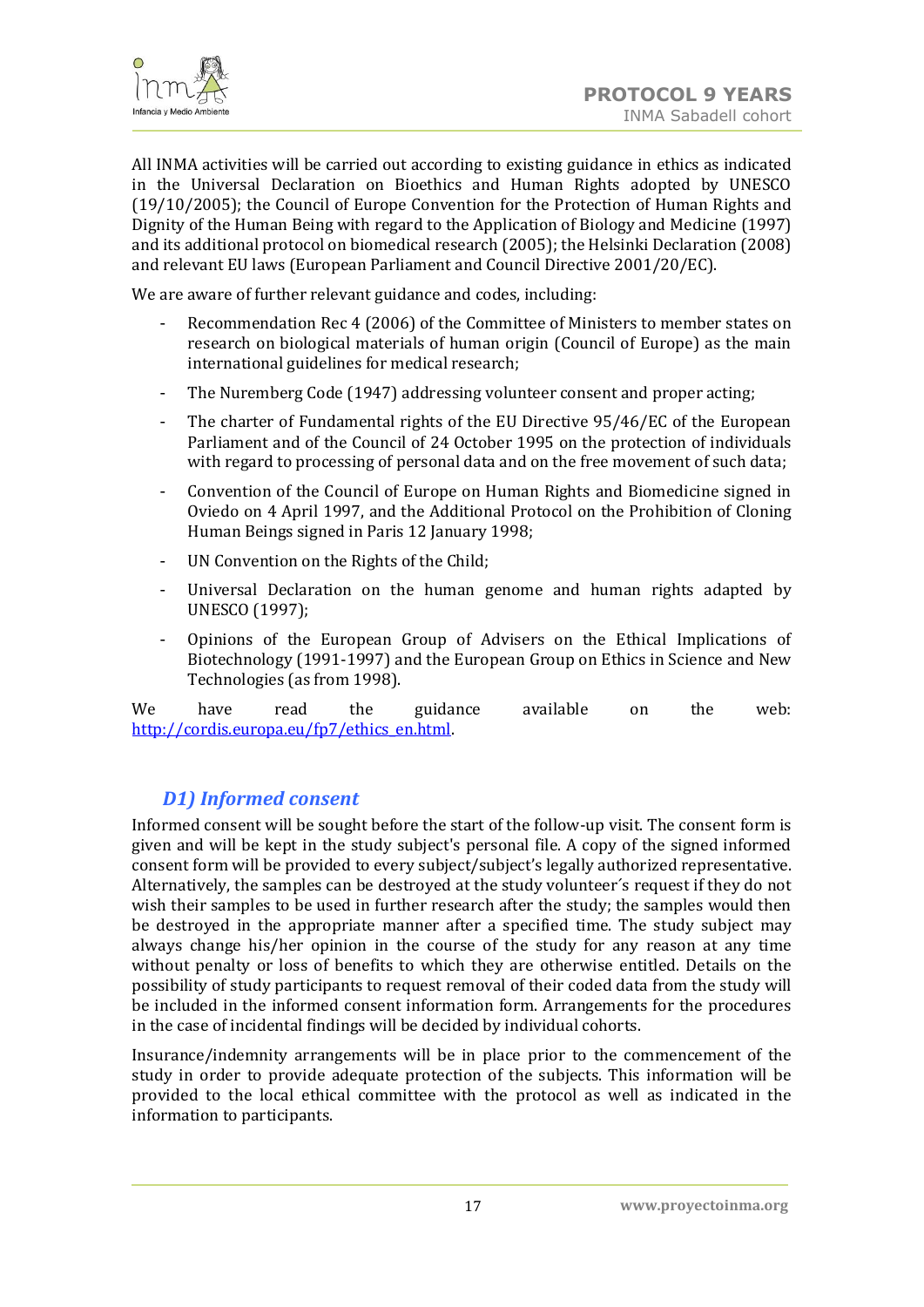



## *D2) Storage of the data*

<span id="page-17-0"></span>In order to safeguard the privacy of study subjects:

- Reported study results will pertain to analyses of aggregate data. No individual's name will be associated with any published or unpublished report of this study;
- Where personal information is used, including questionnaires and biological material it will be safety stored in secure facilities, and names will be replaced by unique study numbers, and stored separately. Primary databases and analysis files will be stored on computers with personal identifiers removed;
- Geocodes will only be linked to unique study numbers and no other information including health data. The geocodes will be used for the sole purpose of obtaining individual exposure estimates. Only these exposure estimates, and not the geocodes themselves, will be linked to any other information.
- Subjects will be identified by a unique study number assigned by staff of the partner organizations. This unique identifier will link all basic data required for the study. The master key file linking the centre's study numbers with personal identifiers will be maintained in each centre;
- All files containing personally identifiable information, including the master key file, will be stored in password protected computer files. Access to these files will be limited to authorized project personnel;
- Hard copy records or computer generated records containing personally identifiable information will be stored in locked cabinets in an office with limited access;
- Personal information is never transferred between countries;
- All project personnel will be trained in the importance of confidentiality of individual records and required to sign a confidentiality agreement:
- During the project life-span information will be accessed and handled by members of the research teams only, unless specific permission has been given by the INMA executive committee.

## <span id="page-17-1"></span>**E. Time line**

The overall fieldwork, considering the four study designs, will take 24 months. We are planning to start in November 2013 and finish in December 2015.

#### **Subcohort A**

6 children/week (approximately) November 2013 – December 2015

#### **Subcohort B**

2 children/week

November 2013 – September 2014